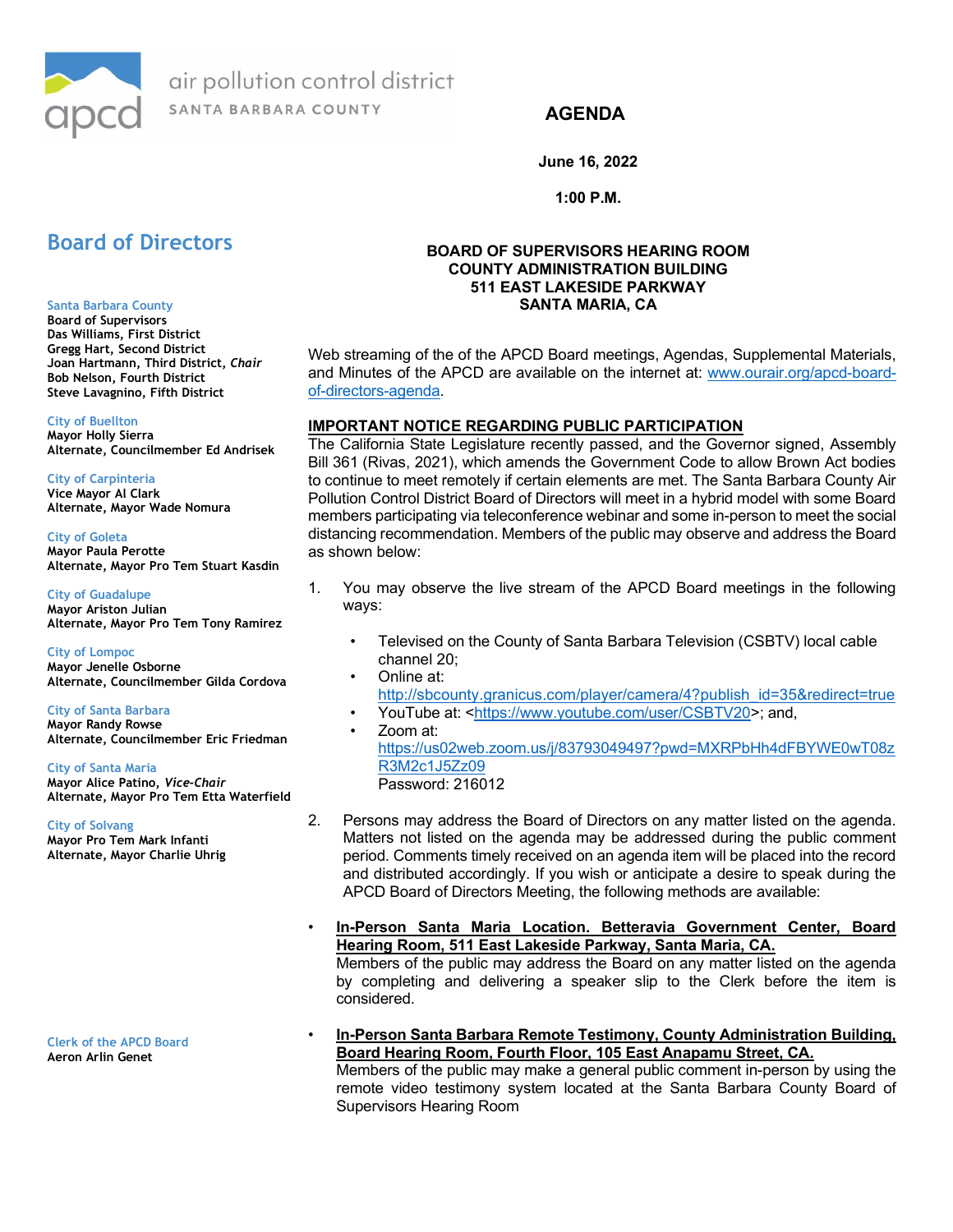- Distribution to the Board. Submit comments no later than 5:00 p.m. on Wednesday, June 15, 2022 via email to las@sbcapcd.org, or mail to APCD Clerk of the Board at 260 North San Antonio Road, Suite A, Santa Barbara, to the Clerk CA 93110. Your comment will be placed into the record and distributed appropriately.
- By Zoom. Individuals wishing to view and provide public comment during the Board meeting through the Zoom application may join by clicking this link at the appointed time: https://us02web.zoom.us/j/83793049497?pwd=MXRPbHh4dFBYWE0wT08zR3M2c1J5Zz09 Password: 216012 Members of the public wishing to be called on for public comment should click on the "Raise Hand" button on Zoom when the item they wish to speak on has begun. When the Chair calls for public comment, the Clerk will announce you and will unmute your microphone. Comments from the public are limited to 3 minutes per speaker. The public will not be able to share their video or screen.
- Telephone. Individuals wishing to give public comment via phone are asked to call the number below at least 10 minutes prior to the start of the meeting at 12:50 pm. Dial-In: +1 (408) 638-0968 or +1 (669) 900-6833 Webinar ID: 837 9304 9497 Passcode: 216012

All attendees will remain in listen only mode unless unmuted by APCD staff to provide public comment. Members of the public will not be able to share their video or computer screen. To express your desire to speak using the "Raise Your Hand" feature on the phone, dial \*9 when the item you wish to speak on has begun. When the Chair calls for public comment, the Clerk will announce you and you will unmute your microphone. Comments from the public are limited to 3 minutes per speaker.

The times shown for the duration of agenda items are estimates. Any disclosable public records related to an open session item on a regular meeting agenda and distributed by the Board Clerk to all or a majority of the members of the District Board less than 72 hours prior to that meeting are available for inspection on the District website. In compliance with the Americans with Disabilities Act, individuals needing special accommodations to participate in the meeting should contact the APCD Clerk of the Board at least three working days prior to the scheduled meeting.

# A. CALL TO ORDER – ROLL CALL

# B. PLEDGE OF ALLEGIANCE

# C. RECONSIDER THE CIRCUMSTANCES OF THE COVID-19 STATE OF EMERGENCY

- 1. Reconsider the circumstances of the COVID-19 state of emergency;
- 2. Consider whether state or local officials continue to impose or recommend measures to promote [social distancing](https://www.ourair.org/wp-content/uploads/COSB-PHD-AB361-Recommendation-02-16-22.pdf);
- 3. Find that the legislative body has reconsidered the circumstances of the state of emergency, and that State or local officials continue to impose or recommend measures to promote social distancing; and
- 4. Direct staff to continue to notice and hold hearings as remote hearings consistent with Government Code §54953(e)(3).

# D. CLOSED SESSION

Following closed session, Counsel will report, orally, or in writing, any action taken in closed session and the vote or abstention thereon, as required by Government Code §54957.1(a). Documents that are finally approved or adopted in the closed session will be provided upon request as required by Government Code §54957.1(b).

D-1) Conference with Labor Negotiators (Gov. Code §54957.6)

District-designated representative: Aeron Arlin Genet.

Employee organizations: Engineering & Technicians Association.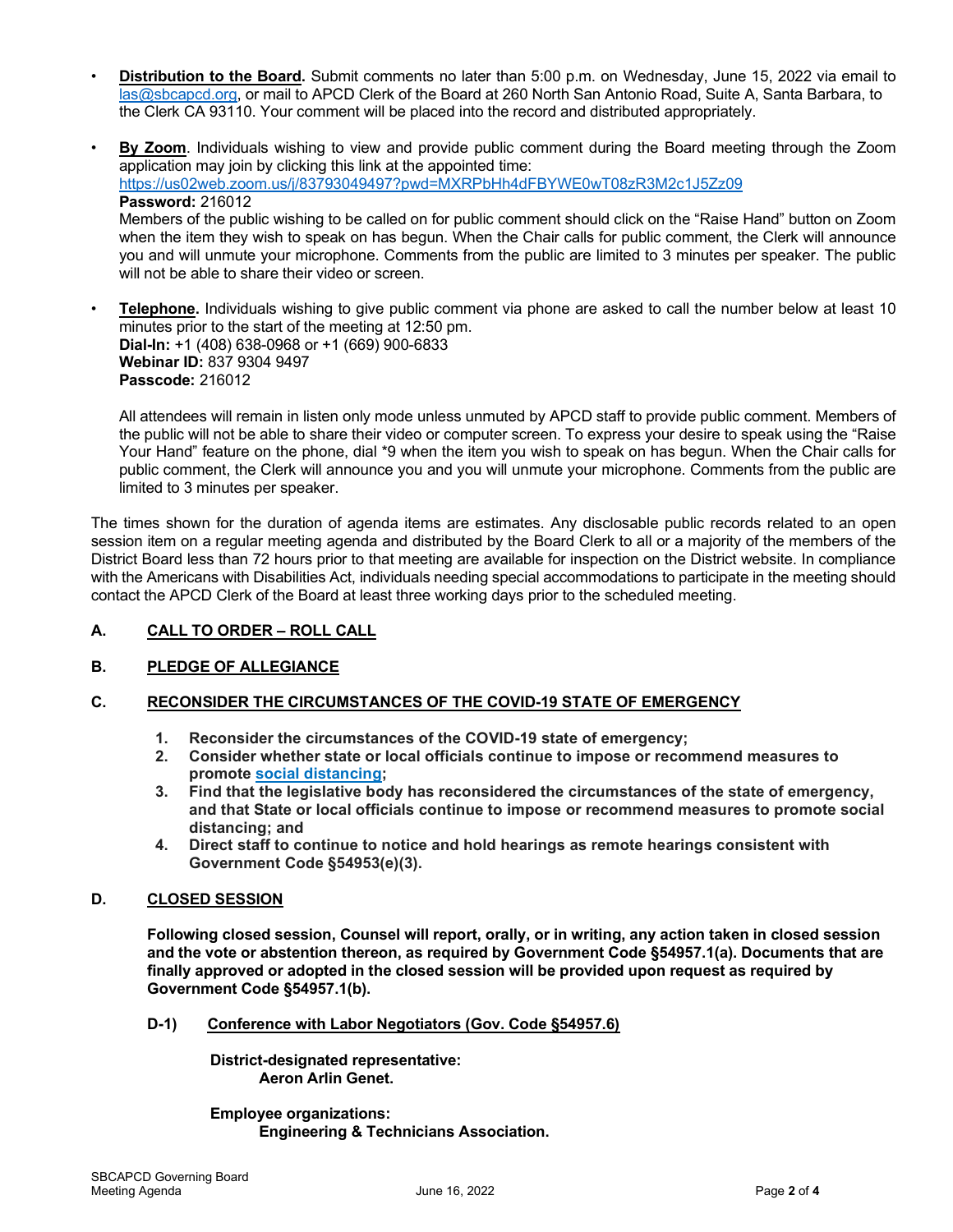## E. APPROVAL OF MINUTES

Approve minutes of the May 19, 2022 meeting.

# F. ADMINISTRATIVE ITEMS

Approved by vote on one motion. These items read only on request of Board members.

F-1) Update on Public Outreach Activities

Receive and file an update on District outreach activities.

## F-2) Notice of Violation Report

 Receive and file the summary of notices of violation issued and penalty revenue received during the month of May 2022.

## F-3) Adoption of the Fiscal Year 2022-23 Budget

Consider the Fiscal Year 2022-23 Budget as Follows:

- 1. Hold a public hearing to consider and adopt the budget for Fiscal Year 2022-23, as presented in the Fiscal Year 2022-23 Proposed Budget document; and
- 2. Adopt the following:
	- a. Budget Resolution approving the Fiscal Year 2022-23 District Budget;
	- b. Salary Resolution amending the Classification and Salary Plan to adjust the salary for all staff based on the collective bargaining agreements and the Management Personnel Benefits Resolution that are scheduled to be approved by your Board on June 16, 2022.
	- c. Adopt revised class specifications entitled Human Resources Analyst I/II.

#### F-4) Revised By-Laws of the South Central Coast Basinwide Control Council

Consider the adoption of a resolution and proposed revisions to the By-Laws of the South Central Coast Basinwide Control Council.

#### G. DIRECTOR'S REPORT (EST. TIME: 10 Min.)

Receive brief oral report by the Air Pollution Control Officer. Report to include items such as: Achievements of District staff, upcoming events of interest to the Board of Directors and the public, general status of District programs, state and federal activities and legislation, updates on air quality, updates from the California Air Pollution Control Officers Association (CAPCOA). There will be no Board discussion except to ask questions or refer matters to staff; and no action will be taken unless listed on a subsequent agenda.

#### H. PUBLIC COMMENT PERIOD

The Public Comment Period is reserved for persons desiring to address the APCD Board on any subject within the jurisdiction of the Board that is not included as part of the agenda. Comments shall be limited to fifteen minutes, divided among those desiring to speak, but no person shall speak longer than three minutes.